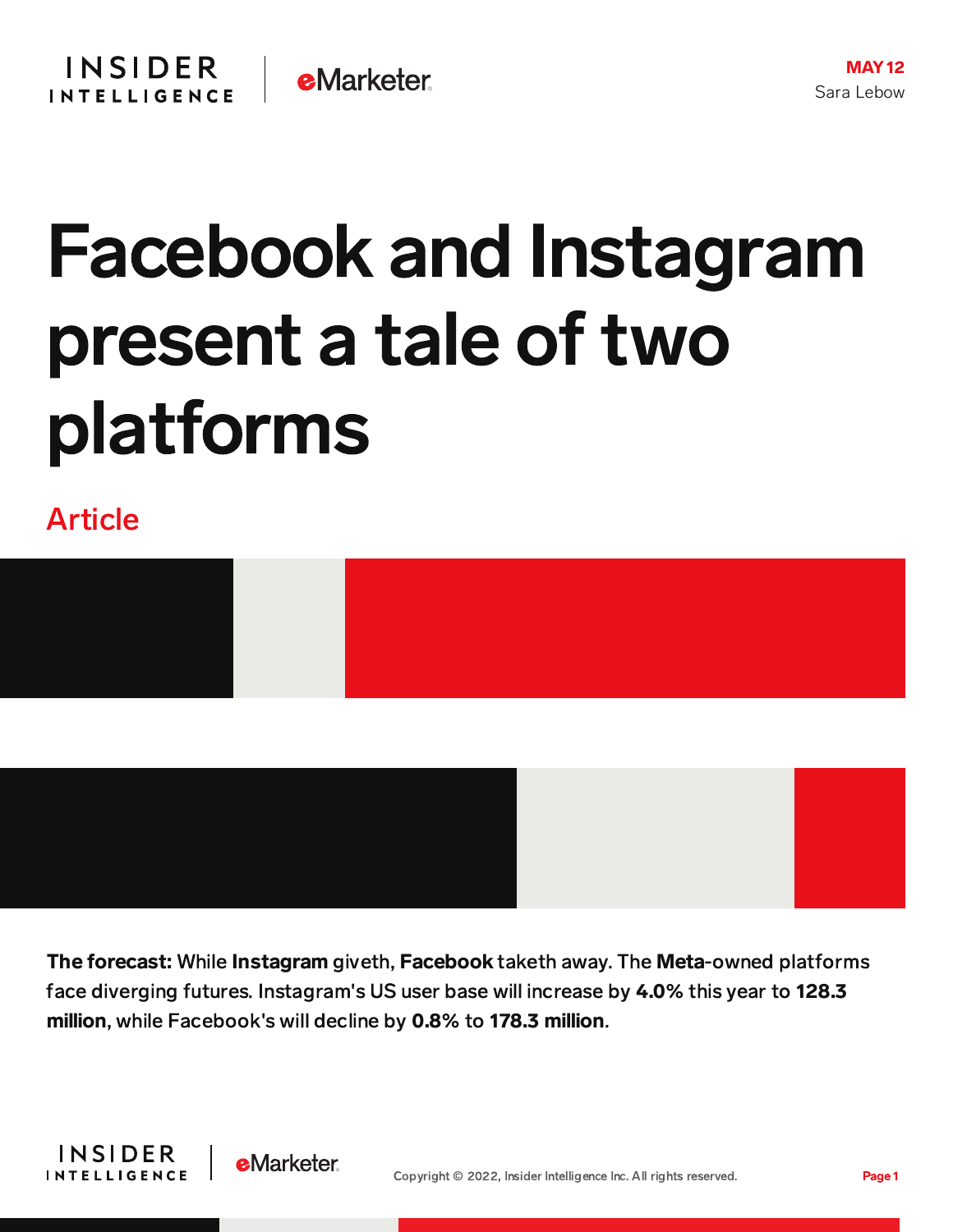

## Beyond the chart:

- Facebook can't keep up as users under 25 continue to leave the platform—or never adopt it at all. Less than 15% of US Facebook users will be under 25 next year.
- Young users are opting for other socials, like TikTok and Snapchat, and don't see the need for Facebook, which skews older. That said, people under 25 are still entering the Meta ecosystem via Instagram.
- Instagram's user growth rate is decelerating, but unlike its sister app, change is still positive and will be through at least 2026.
- That said, Instagram is also getting older. Its share of users under 25 is falling, down from 30.4% last year to 29.6% this year and 26.7% by 2026.
- In contrast, about 44% of TikTok's US user base will be younger than 25 this year. While Instagram has tried to mimic the video app's format, Meta's app clearly lacks a certain cool factor among Gens Z.